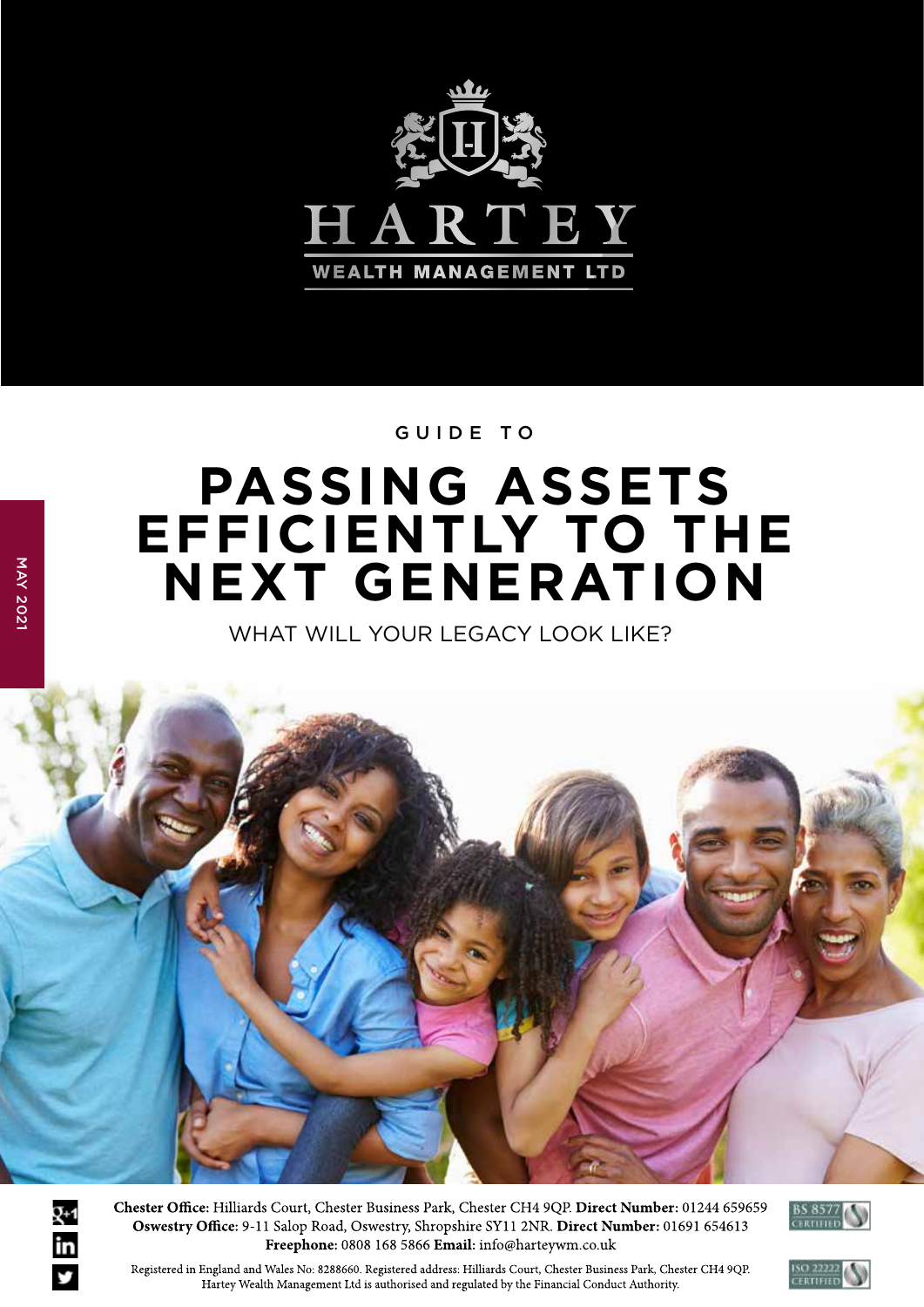### GUIDE TO

# **PASSING ASSETS EFFICIENTLY TO THE NEXT GENERATION**

What will your legacy look like?

The coronavirus (COVID-19) pandemic has lead many people to reflect on their own mortality. No one wants to think about their hard-earned wealth going to waste after they die. Sorting out your finances early will help the people left behind when you die.

Protecting your estate is ultimately about<br>securing more of your wealth for your<br>loved ones and planning for what will<br>happen after your death to make the lives of securing more of your wealth for your loved ones and planning for what will happen after your death to make the lives of your loved ones much easier. It's not nice to think about, but it means that your loved ones can carry out your wishes and be protected from Inheritance Tax (IHT).

#### **Lifetime accumulating wealth**

If you don't make the right financial arrangements, your family could potentially have to foot a hefty IHT bill in the event of your premature death. Passing assets efficiently to the next generation remains a primary objective for many who have spent a lifetime accumulating their wealth. Providing funds for family members or a charitable interest is also an important way to see the benefit of your wealth during your lifetime, as well as leaving a legacy.

IHT is the amount of tax owed on a person's estate once they have become deceased. The government assesses what a person's estate is worth once they die, which includes any assets including property minus any debts.

#### **Nil-rate band**

The rate of tax on death is 40%, and 20% on lifetime transfers where chargeable. For 2021/22 the first  $£325,000$  chargeable to IHT is at 0% and this is known as the 'nil-rate band'. The nil-rate band has been frozen at £325,000 since 2009 and this will now continue up to 5 April 2026.

An additional nil-rate band is introduced for deaths on or after 6 April 2017 where an interest in a qualifying residence passes to direct descendants. The amount of relief has been phased in over four years and is set at £175,000 for 2021/22.

For many married couples and registered civil partnerships the relief is effectively doubled, as each individual has a main nil-rate band and each will also potentially benefit from the residence nil-rate band.

#### **Potentially complex calculations**

The residence nil-rate band can only be used in respect of one residential property which does not have to be the main family home but must at some point have been a residence of the deceased. Restrictions apply where estates (before reliefs) are in excess of £2 million.

Where a person died before 6 April 2017, their estate will not qualify for the relief. A surviving spouse may be entitled to an increase in the residence nil-rate band if the spouse who died earlier has not used, or was not entitled to use, their full residence nil-rate band. The calculations involved are potentially complex but

the increase will often result in a doubling of the residence nil-rate band for the surviving spouse.

**Inheritance Tax is payable on everything you have of value when you die, including:**

- Any property or land (even if they are overseas)
- Businesses you own
- Savings and investments, including pensions, shares, cash in the bank
- **Trusts**
- $\blacksquare$  Iewellery
- Works of art
- **Proceeds from life assurance policies not** written in an appropriate trust
- Vehicles
- Any other properties or land even if they are overseas

#### **Lifetime giving – it's good to give**

There are ways to reduce the amount of IHT you pay. HM Revenue & Customs (HMRC) permits you to make a number of small gifts each year without creating an IHT liability. Each person has their own allowance, so the amount can be doubled if each spouse or registered civil partner uses their allowance.

You can also make larger gifts, but these are known as 'Potentially Exempt Transfers' (PETs)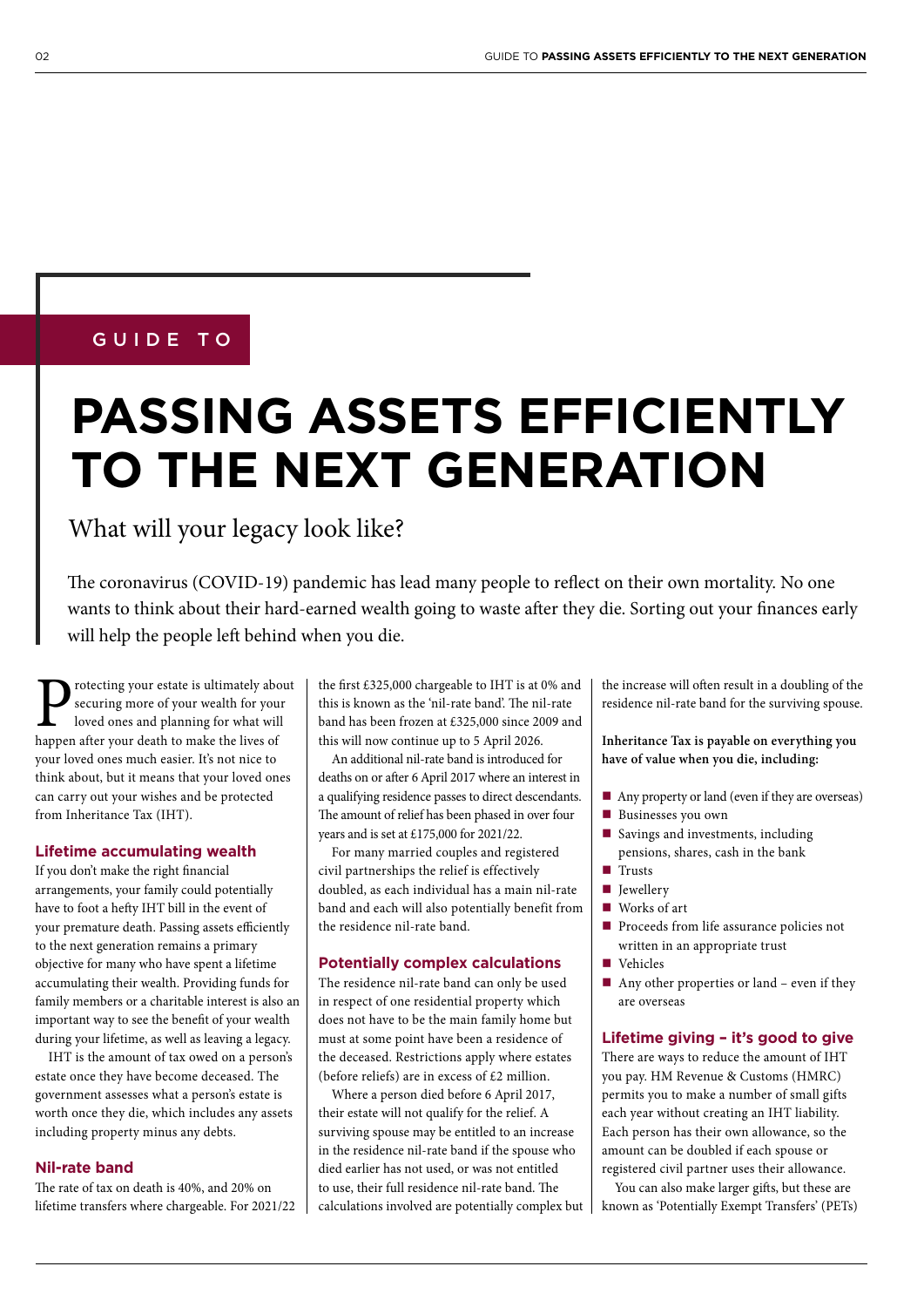Making sure that you've made plans for after you're gone will give you peace of mind.

99

and you could have to pay IHT on their value if you die within seven years of making them. Any other gifts made during your lifetime that do not qualify as a PET will immediately be chargeable to Inheritance Tax. These are called 'Chargeable Lifetime Transfers' (CLTs) and an example is a gift into a discretionary trust.

The taxation rules of CLTs are complicated, and you should obtain professional financial advice if you are considering a CLT. Also, if you make a gift to someone but keep an interest in it, it becomes known as a 'Gift With Reservation' and will remain in your estate for IHT purposes when you die.

#### **HMRC permits you give the following as exempt transfers:**

- Up to £3,000 each year as either one or a number of gifts. If you don't use it all up one year, you can carry the remainder over to the next tax year. A tax year runs from 6 April one year to 5 April in the next year
- Gifts of up to £250 to any number of other people – but not those who received all or part of the £3,000
- Any amount from income that is given on a regular basis, provided it doesn't reduce your standard of living. These are known as gifts made as 'normal expenditure out of income'
- If your child is getting married, you can gift them £5,000; if a grandchild or more distant descendent is getting married, you can gift them £2,500; and to a friend or anyone else you know, you can gift £1,000
- Donations to charity, political parties, universities and certain other bodies recognised by HMRC
- Maintenance payments to spouses (and ex-spouses), elderly or infirm dependant relatives, and children under 18 or in fulltime education
- $\blacksquare$  There are certain other gifts that can qualify for relief from IHT. These can include gifts of a small business, sole trader enterprise or partnership and shares in companies listed on the smaller, riskier stock exchange, the Alternative Investment Market (AIM)
- **Farmers can also gain up to 100% relief** from IHT when making gifts of certain agricultural land or farm buildings. But the rules in both these situations are complex and you'd be best to seek expert advice before gifting anything away
- Members of the armed forces killed in action or whose death is hastened by injuries sustained on active duty are also exempt from IHT

#### **Life insurance policy**

If you don't want to give away your assets while you're still alive, another option is to take out life cover, which can pay out an amount equal to your estimated IHT liability on death. Taking out a life insurance policy written under an appropriate trust could be used towards paying any IHT liability.

Under normal circumstances, the payout from a life insurance policy will form part of your legal estate, and it may therefore be subject to IHT. By writing a life insurance policy in an appropriate trust, the proceeds from the policy can be paid directly to the beneficiaries rather than to your legal estate and will therefore not be taken into account when IHT is calculated. It also means payment to your beneficiaries may be quicker, as the money will not go through probate.

#### **PEACE OF MIND AFTER YOU'RE GONE**

Making sure that you've made plans for after you're gone will give you peace of mind. It's not pleasant to think about, but it means that your loved ones can carry out your wishes and be protected from IHT.

To discuss how we could help you to pass assets efficiently to the next generation, please contact us for more information.

THE FINANCIAL CONDUCT AUTHORITY DOES NOT REGULATE TAXATION AND TRUST ADVICE AND WILL WRITING. TRUSTS ARE A HIGHLY COMPLEX AREA OF FINANCIAL PLANNING.

INFORMATION PROVIDED AND ANY OPINIONS EXPRESSED ARE FOR GENERAL GUIDANCE ONLY AND NOT PERSONAL TO YOUR CIRCUMSTANCES, NOR ARE INTENDED TO PROVIDE SPECIFIC ADVICE.

TAX LAWS ARE SUBJECT TO CHANGE AND TAXATION WILL VARY DEPENDING ON INDIVIDUAL CIRCUMSTANCES.